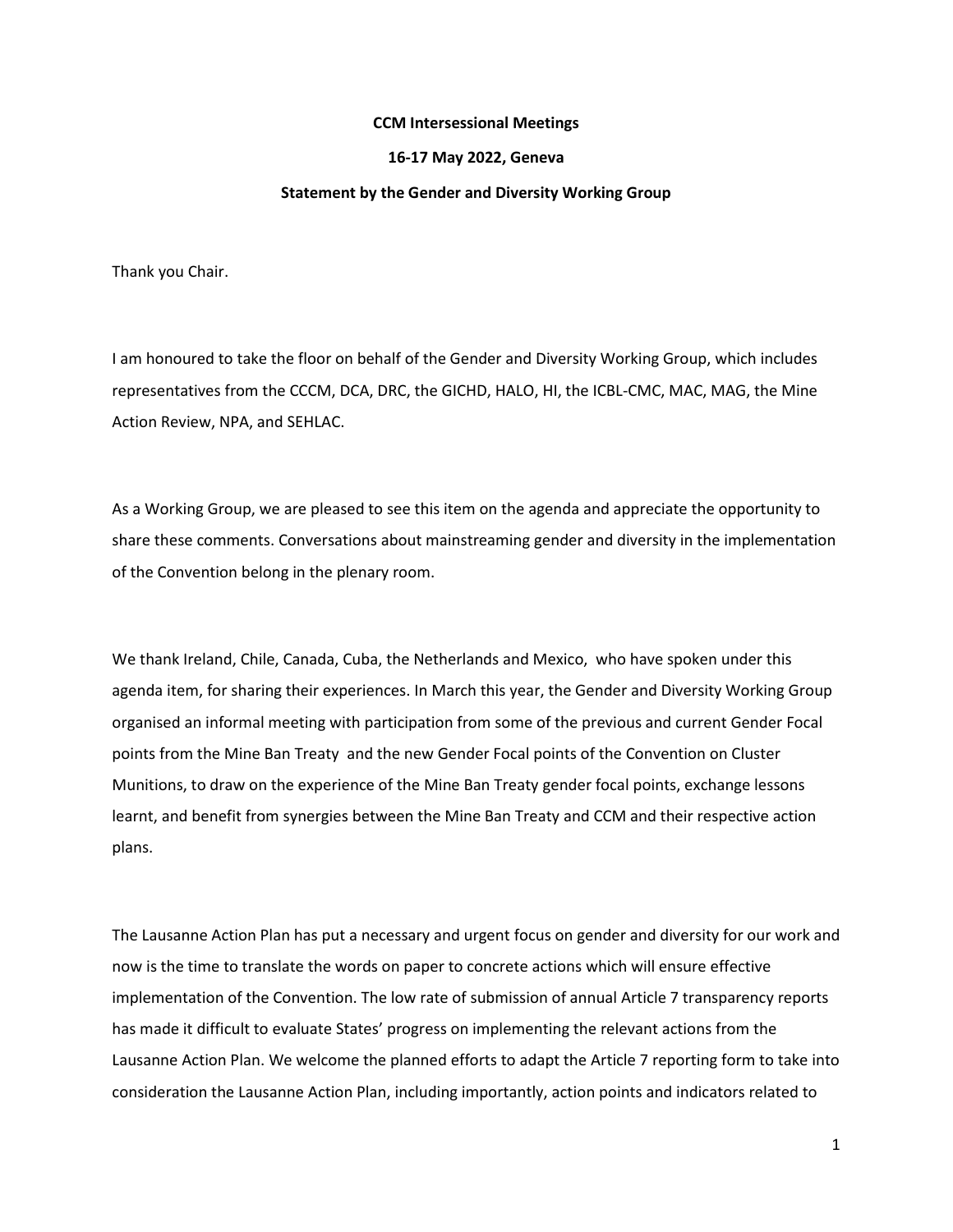Gender and Diversity. The Gender and Diversity Working Group stands ready to provide expert input in this respect.

For the Working Group, the inclusion of information on gender and diversity with clear indicators in transparency reporting is a prerequisite for meaningful implementation and monitoring of the Lausanne Action Plan. It will allow us to effectively support States Parties when necessary, to identify gaps and good practices, and to promote accountability. We agree with the statement made by member organization the GICHD that "We now need to focus on implementation and results" so we urge State Parties to comply with their obligations and include gender, disability, and age disaggregated casualty and beneficiary data in your transparency reporting, along with other relevant diversity considerations.

The draft Terms of Reference for the Gender Focal Points are a welcome addition to the Convention's work. We commend the Focal Points for their comprehensive and creative list of activities. By articulating clear expectations and actions for the Focal Points, the draft Terms of Reference will help maximize the potential impact of this new role and improve the implementation of the Lausanne Action Plan and the Convention as a whole.

Concrete measures at operational and international levels should be taken to ensure effective participation of different groups, including those that remain vulnerable and excluded because of lack of action, budget allocation and other barriers.

The Gender and Diversity Working Group is committed to supporting the Gender Focal Points in their work and to that extent we are pleased to invite all States to an online workshop on 30<sup>th</sup> and 31st of May to further discuss concrete measures regarding gender and diversity mainstreaming in the Convention. We are honoured to be hosting this workshop with the UK Presidency and the Colombian Presidency of the Mine Ban Treaty and we welcome participation from all states.